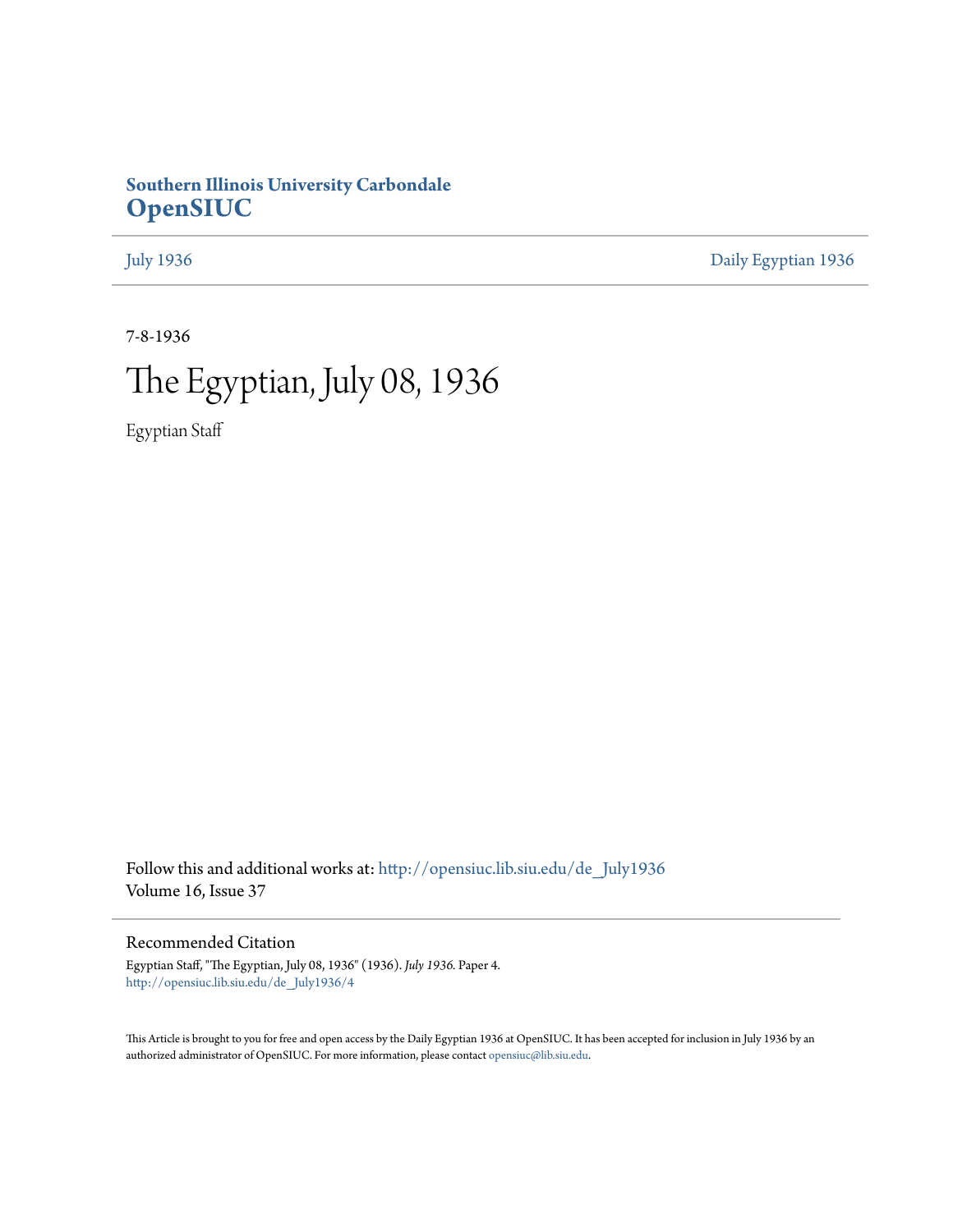

CARBONDALE, ILLINOIS, WEDNESDAY, JULY 8, 1936

**VOLUME XVI** 

# **CURRICULUM COMMITTEE SUBMITS TENTATIVE REPORT: CHANGES MAY BE MADE FOR COMING FALL TERM**

Changes Call For Revisions Downward In Professional Studies, Foreign Language, **Rhetoric Departments** 

eion.

.....<br>1. The basic required

A tentative-report of the committee for curviculum revision has been sub-<br>mitted to the office of the president.<br>it is likely that this will be adopted<br>for the fall term of 1938-1937 if the teachers colleges and a few ilberal arts colleges. Another sub-committee was named to draw up a list of guid-<br>has principle of draw up a list of guid-<br>has principles or a philosophy to use<br>in curriculum construction. recommendations of the committee<br>are carried out. The complete report The literature in our own library<br>and a considerable amount from the<br>outside was made available for the<br>use of the members of the committee, of the activities of the committee fol-

 $lows$ : The following committee was appointed by President Roscoe Pulliem<br>early in the Fall of 1935. The members were as follows:

Chairman: F. G. Warren, Educaton.<br>Bx-Officio members: G. D. Wham.

Dean of the Pacolity, Roscoe Pulliam, President . tention

Dean of the Prosity, Rosgoe Pullian,<br>
President.<br>
Yambers: Charmer, N.Corner, Theory, 1. R. Purdy, Machemattes;<br>
Yambers: L. Pearcock, Largediges: Rus-<br>
Vers L. Pearcock, Largediges: Rus-<br>
Party, R. Schon, Rosgonic Frances Physical Emergency, Mary Encaming<br>
Tr. Practice Teaching; W. G. Cisne,<br>
Fractice Teaching; W. A. Thalman,<br>
Education: R. E. Nuckelroy. Asrt-<br>
equitive; W. G. Swartz, Political Science;<br>
State Ogden, Commerce;<br>
Cladys Willi At the first meeting a plan of pro-

At the first mechanism point of Dro- treating for teacher training, should not be extended to responsible was a stread upon. One sub- just ultimate of the new prevalent conduction of the stread of the product of the prope

may<br>like tor us momentum of the same of the state of the state of the state<br>and special equal equal equal depends on the state of the state of the<br>state of the state of the state of the state of the state of the state<br>des

# **FAUGHT, YOUNG, PETERSEN TO BE IN CHAPEL TALKS**

### To Be Next In Series of the common practice hitherto. Morning Tuesday Voluntary Programs

Another in the series of Tuesday norning chapel exercises will be pre-<br>ented next week. Ou thes programs source using the state of the specifical and the state of the curriculum<br>Biology and Earth Science, and the should be professional preparation for<br>Biology and Earth Science, and the should be professional preparation for<br>P

registes science and Mathematics di-<br>visions will be featured.<br>L. C. Peterson, head of the indus-<br>trial arts department, will speak in<br>Shryock Nuditorium on "The Making<br>of Skeek." In his ratio 21. In his talk, Mr. Petersen will discuss the following topics:

- How is iron obtained?
- Note is the blast furnace?<br>What is the blast furnace?<br>What is cast fron?<br>What is sepal-steel? Steel-mak
- 

"s:<br>6. What is the Bessender process"<br>7. What is the oppi-hearth fur-

ace?<br>8: What is the electric furnace?<br>3. What is the ingot, the soaking

10. What is stainless steel? Chr.<br>mium steel? Nickel steel? Molybder<br>um steel? High speed steel?



**MYERS RECEIVES** resulting undoubtedly in giving the committee members added training in the field of curriculum study. Most of **MASTERS DEGREE** AT WASHINGTON the near of curriculum staty. Most of<br>the members of the committee at-<br>touded one or more meetings of the<br>N. E. A. Department of Superinten-<br>dence at St. Louis, in which the mat-<br>ter of curriculum was given much at-

S.I.T.C. Graduate Does Advanced Work On **Sedition Acts** 

The following principles of cur The following principles of cur-<br>riculum construction were accepted.<br>These were based upon a study by<br>President Puillam, minted in the<br>February, 1934, number of Educa-<br>tional Administration and Supervi-

I. The basic required curriculum<br>should provide for prospective teach-<br>ers, clearly and directly, only those<br>types of general education and professional training which appear to<br>have the greatest relative value in preparing for successful teaching

2. As far as is possible at any given time the results of sound scientific<br>studies of curriculum problems, both for education as a whole, and specifically for teacher training, should<br>be substituted for the now prevalent<br>method of depending almost entirely

school, and to britculate them with<br>the problems and processes of modern<br>hie and with the out of school needs<br>and experiences of students.

Students Is Very Encouraging

nd experiences of students.<br>4. Sequences for work in the gen-<br>rail fields of study into which gen-<br>rail fields of study into which gen-<br>rail education is durified, rather than<br>nontinuous and unified, rather than<br>eparated i The following article is from the For concerning article is from an excellent in Saved Monday. The build in Is issued weakly by the President's office. with the current is ntensive apecial study as has been sue being number 35

"A few days ago I went over care of the contains procedure of the match and the match of the container the container the result of the container the container that the container that the container of the container of the container of the family turned in The start profit that inferences of the start of the start of the start of the start of the start of the start of the start of the start of the start of the start of the start of the start of the start of the start of the and habits of working. [3181]<br>6. After the fundamental general that education is reasonably complete, the should be professional preparation for place

monto to processional preparation for<br>deaching both by means of sequences<br>of distinctively professional subject-<br>matter as well as by means of some<br>legree of professional coloring of the "In the first place the report most encouraging in two respects.<br>
First, at least nine out of every ten<br>
of the sudents seemed to have done<br>
of the students seemed to have done<br>
to the faculty members for whom they<br>
to the faculty members for whom they major and minor subject-matter sequences of the individual student.<br>7. Definite provision should be expectively and the provision should. The weakenst the many instances the function and the control of the control of the state of the state of the care and spectrum and the care also the state and should. The state and the ates in extra-current<br>and restriction wind in the second place, the majority of personnel work to develop the babilis. The reports show that the attitude of attitudes, sublead lease, and scholar- the member of the faculty the nember of the faculty toward the

active continuance of set is due to the verse in the set of the set and the state of the state of the state of the state of the state of the state of the state of the state of the state of the state of the state of the st passed too.<br>"There are a few reports, howeve:

student plans to do.<br>9. While the student will be left



.<br>Guidance Clinics, initiated on this ampus by President Pulliam for the benefit of the children of southern Illinois, is being conducted here yes

terday, today, and tomorrow. Dr. Poula L. Schroeder, Director the Chicago Institute of Juvenile Re

search is the chairman of the cars

Sedition Acts<br>
Factory 1982 respectively. In the chairman of the con-<br>
Packing Mars (1982 respectively. In the case from Demonstrate of specialists which the State (1982)<br>
Washington Universe Packing Demonstrate of Photo

WILLIAMS TALKS<br>ABOUT REGIONAL

**ARTISTS IN U.S.** Inwarded to 19,863 NYA star<br>
the Business of the library and the Plancardice Division of the library and the present<br>
the Business STAR Star in the contribution of the library of whom<br>
the library and the traditions and painting realistic sub-<br>jects of rural America which involves the common experiences of everyday<br>Iffe." Some paintings of art students<br>were exhibited as examples of the me. exhibited as examples of the<br>rt. A movie was also shown,<br>filostrations of the five inany filostrations of the fits she<br>intripulaters. These painters, it can of Missouri; Carry of Eister<br>Grant Wood of lows; Marsh Carry of Eister<br>Now, and Birchfield of O<br>was a artists, paint such things and the villages.<br> $A$ pieine These artists paint such things as<br>desolate villages. deserted homes,<br>ploneor life of Indiana, windstorms<br>and rural life of Kansaa, working

people of Iowa, and dance halls.<br>beaches, and subways of New York.

### Paul Bramlet Will Speak At Kappa Phi Kappa Tomorrow

Allies Para and the state in the state in the state of the state in the state in the state in the state in the state in the state in the state in the state in the state in the state in the state in the state in the state



The second of a series of Child Roosevelt Signs Bill<br>uidance Clinics, initiated on this Providing For \$71,250,000

Collection anisotration to the day with  $\frac{1}{2}$  for the diadent body. The eventopy of the collection and the expective content, operator and content and the expective property of the Excelusive content and content Recol lines generally similar to those pur-<br>sued in 1936. Swartz<br>chairman.

sued in 1836.<br>
other the main continuum.<br>
Of the Distribution Symphony Orchestra<br>
Of the Distribution of the fit of the fit interest contribution is<br>
NYA is expected to receive \$11,250.<br>
NVA is expected to receive \$11,250 years of age. The anticipated alloc- piece unarumentation in every ment is greater by \$21,500,000 than it includes a large selection of the budget under which the NYA op- includes a large selection of the budget under whi

cales using for intermediate the phase space of the state of the state of the pair in the state of the pair of the state of the state of the state of the state of the state of the state of the state of the state of the st secordin ne, would have been un<br>in or coutique through<br>term without the financial<br>which they received,



### Orcestral Program Will Feature Solo By **Ruby Bowles**

Tomorrow night, the "college or<br>chestra, under the direction of Mr.<br>David S. McBuch, will present the<br>second of a series of outdoor con-<br>certs. The program includes: 1. Athalia Overture by Mendel

ohn sonn.<br>2. The First Movement of the Un<br>finished Symphony by Shubert. 3. In A Persian Market by Ketel

egy.<br>- 4. Student Prince Selection by Sig-<br>mund Romberg.

# MAX BENDIX, CONDUCTOR, ILLINOIS SYMPHONY ORCHESTRA **WILL BE HERE TUESDAY NIGHT:** IS UNIT OF WPA MUSIC PROJECT

No. 37

Morning Concert To Be Held For Student Body Only; Evening Concert Open To General Public

Southern Illinois will have the priv- under distinguished conductors as<br>Eege of hearing one to Chicago's fore-<br>most mualcal organizations when the Seidl. Later, he served the famous Seidl. Later, he served the famous Blinois Symphony Orchestra, a unit Theodore Thomas in the same caof the Federal Music Project of the<br>Works Progress Administration will pacity in his New York Orchestra, Works Propress Administration will<br>great a Chrystein Administration will give two concerts in Chrystein Hinout State<br>between Times and David Propression and David Propriation Times are<br>propressed by the David Propriation and when Thomas was invited to Chicago in 1890 to form what was first known as the Thomas Orchestra and later became the Chicago Symphony Orchestra, he brought the young Bendix with him as concert master and assistant conductor, a position he hold for five years. Solo recital tours follows "Following this, Mr. came concert master of the Motropolitan Opera and the Hammerstein Grand Oners. He also soneared as Grand Opera. If a take appeared as<br>conductor with hoth organizations.<br>Further appearances as conductor followed at the St. Louis World's Fall-<br>in 1904, and the San Francisco Ex-<br>position in 1915. During 1914 and<br>1915. he

Concern symptomy Orchestra.<br>
"Mr. Beadix' appointment as completed in the fillinois Symptomy<br>
chestra was recommended by an visory group of distinguished mu DR. M. A. HINRICHS

ment is greater by \$21,500,000 then if includes a large soleodon of the Creative states of the bucket material of the contract of the detection of the contract of the creative of the contract of the contract of the contra Orchestra, now the Chicago Syn Orchestra, now the Chicago Sym-<br>phony Orchestra. He later terved<br>many other famous conductors in this<br>capacity and when be later tesumed<br>the batto thirself. officiated as con-<br>dictor at the Metropolitan Opera<br>Haust and oth

In a short period of time, Mr. Bendix<br>has welded this group of players into a first class symphony orchestra.

The soloist of this concert will be Joel Lay, noted American baritone Figure 1.49, noted American particular<br>
no introduction to high hame state.<br>
Nr. Lay is at present the State Direc-<br>
Nr. Lay is at present the State Direc-Mr. Lay is at present the State Director of the Federal Music Project. Mr.<br>Lay studied extensively in hoth Europe and America under such famous masters as Oscar Seagle, Richard<br>Hageman and Jean de Reszke. He has appeared widely both in the concert field and on the radio, where he<br>has won success through the beautiful uality of his haritons voice, his dro.

quality of his antione voice, his ara-<br>matic style and highly developed pow-<br>ers of interpretation. He has appear-<br>ed as featured artist on both the NBC ad as featured artist on open the contracts of the second columbia Chain and in addition No. of Gym excuses contractions and the Grand Opera No. of bonne calls by down-<br>is familiar with both the Grand Opera No. of bonne ca and Oratorio repertoire. Due to his and Oratoric repertivire. Due to his and calculated and admitistrative responsibilities. Mr. 1.2479.300bile appearances are of necessibilities in the present time. So, the place of the filluois Symmetric will enjoy a respe

According to publicity received<br>from the Works Progress Administration, sponsor of the unit: "The most ambitious of the Feder The most ambitious of the Poler-<br>and Music Projects in Chicago and Nusic Projects in Chicago and conducted by Nax Bendix, This is an organization of the highest musical standards. It is exactly the highest musical statemen

symponic piers. The instrumentation of the arguments of the larger works of the arguments of the arguments represented to the arguments represented to a comprehensive blue in a symponion of the solution of the wideling pro

It we wreat verifiely and interest. Including the content of the same of the property of the state of the state of the state of the conductor of the conduction of the conduction of the conduction of the conduction of the

our that the bail<sup>7</sup> dollar was not<br>enough to cover what appeared to base a desirable program. and for the<br>next year the Council of Admitstration has farcessed the allocation to<br>next year the Council of Admitstration<br>sever Doctor's Report for School Year Sept. 9 to June 4, 1935-36 **SMMARY** 

**MAKES COMPLETE** 

**REPORT OF WORKS** 

Service Fee Will Be Increased To 75c Last Setember the college began

Last setember on control to the first control enterprise of the first control of the students<br>emergency modical service. (Fifty<br>cents of the student activity fee was<br>allocated to this purpose. It turned

Medical

dollar was not

Emergency

cut that the half

No. of class excuses ............ College Physical Examinations Grade School Physical Examination Operations:

Appendectomy .............<br>Tonsiliectomy .............. Tonsillectomy<br>Minor Operations ............... Total cost of all services, including<br>focs paid local physicians: \$3157.27

### Ornithology Class Will Conduct Field **Trip This Afternoon**

The class in Ornithology, composed of sixteen members, will conduct a<br>deld trip for the Southern Illinois<br>Junior Woman's Club at the Cobden<br>State Forest Preserve today at 2:30<br>B M

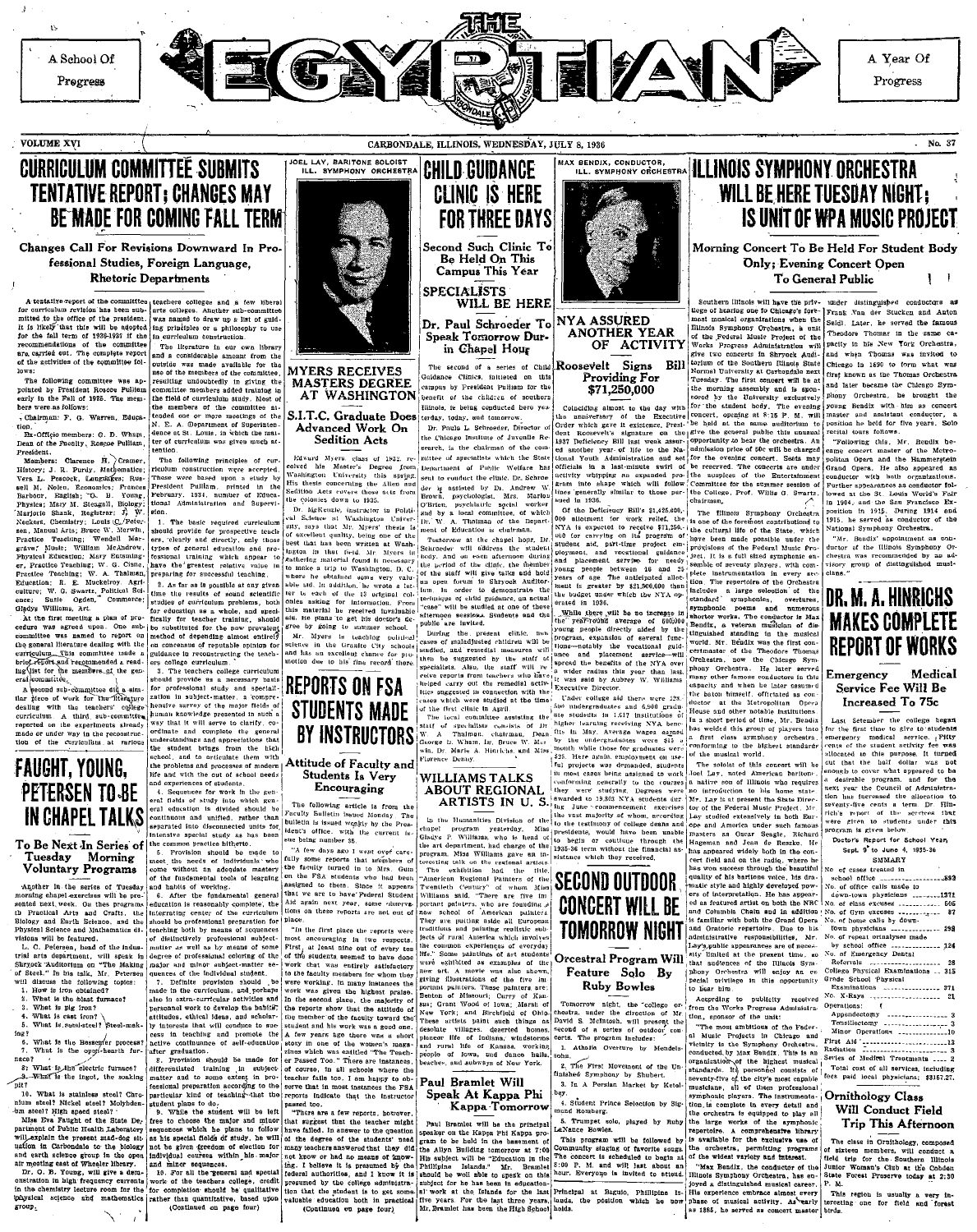# *<u>IECY@RAN</u>*

Charter Member Illinois College<br>Press Association<br>as second class matter in the Carl<br>Office under the Act of March 3, 1879. Carbondale Post

### EDITORIAL STAFF

Editor Associate Editor<br>Sports Editor Typist .........Lucy Parrish . . . . . . . . . . . .

**REPORTERS** Genevieve Edmonds, Gibert Vaught, Frank Elders, Evelyn Miller, Marguerite Wilhelm, John Rogers, Ruth Ditterline, George S. August, Queen, Ella May Smith, Bernice Earnard, Lowell Hill, June Queen, Ella May Smith, Bernice Ea

# FACULTY ADVISORS<br>Dr. R. L. Beyer and R. D. Faner

**BUSINESS STAFF** Business Manager<br>
Advertising Manager<br>
Advertising Manager<br>
Assistant Advertising Manager<br>
Circulation Manager<br>
Circulation Manager<br>
Circulation Manager<br>

Assistant Advertising Manager<br>

Circulation Manager<br> Lester Riddl ...........Jesse Stonecipher ...........Charles Badgett<br>................Frank Sisk ......Emile Winterberge

### FACULTY ADVISOR<br>Dr. T. W. Abbott igas Member 1936<br>Associated Collegiate Press Distributor **Collegiale Digest** ه همه

### SO YOU FINALLY WOKE UP!

The student body finally has awakened to the fact that there is an entertainment course in action this summer if attendance at the performance of "The Rivals" Thursday night may be taken as evidence of that fact. Several hundred students and a fair-sized crowd of townspeople made up a large and appreciative audience for the Jitney Players production.

After long weeks of editorial writing, criticizing the student body and praising presentations of the social committee, it is gratifying to see some response to the social committee project.<br>For some time we have hoped to see the efforts of that group appreciated by students.

Although it is obviously impossible to satisfy an entire student body by any one presentation, the Jitney Players approached that aim very closely according to comments from the audience. That their performance was received enthusiastically by those present was shown by the laughter and obvious appreciation of the audience. Certainly none of the students present expressed any strong dissatisfaction with the performance.

That the student body may be given the opportunity to see more of this type of entertainment is our hope. We believe this attraction stimulated more interest and received more approval than any other number presented this year. Since this appears to be the type of entertainment desired by students, may we suggest more and still better plans in the future.

### $\Omega$ WOULD A CHANGE BE BETTER?

Considerable interest has been aroused in educational circles by the adeption by Chicago University of a new grading system. As practiced the system calls for marks only of "passing" of "failing," with a special recognition for outstanding work.

As graditical the system calls for marks only of "passing" or part to<br>not a special recognition for outstanding vork. The last value that way. It is nothing<br>Merits of this plan could easily be seen—possibly enough to  $\frac{$ 

Among the advantages of the plan is one of uniformity. That<br>is, under this system no student will receive A, B, C, or D grades<br>--all these will be simply "passing" grades. his, in itself, will eliminate the custom among students of merely "working for grades." Independent thought will be ancouraged because of the lessening need for book memorization. One taking a course will become a true student rather than a parrot, repeating memorized paragraphs back to an instructor.

By this plan, all sense of inferiority will be removed from<br>those students, who how make "(" grades and their grade will be<br>the same as the hypow make "(" grades and their grade will be<br>raise in grading  $\kappa$  detective ra for the removing of grade distinctions. By this means it may be possible to raise the "passing" grade up to near the level of the "C" grade now.

**Exactness in grading will no longer affect grades so radically** as at present. As grading now stands it is rather arbitrarily fixed that a student making a 92 average will receive an "A," but a student making a 91 averag system in which grades are emphasized this is unfair. It is also inaccurate, as in no old-type tests can results be measured so officiently as this would indicate. With a "passing" and "failing" erigientally as this would intuitable. With a percentage will affect any experim of grading the only case in which a percentage will affect the grade will open the borderline of "passing" and "failing" where it also occurs

One of the principal criticisms of the pion as stress by many<br>critics is that it places no premium on scholarship and makes no<br>differentiation between "A" and "D" students. This charge is<br> $\frac{100}{2}$  students. This charge artentiation in the grading system of the higher state of the higher related by the inclusion in the grading system of the higher known variously as "superior," "outstanding," or "excellent," for the extreme top-ranking me one will find a small number in the "excellent" group, by far the majority in the "passing" group, and a varying number in the "failing" group. This, it would appear, would be the near-ideal division.

Possibly there are other advantages and disadvantages of a system of grading like this one, but these are the ones most frequently mentioned. On the basis of these arguments, it would appear that the good points of the system far outweigh the bad points. If this is so, might it not be a good idea to consider seriously adopting this plan at this college in the future.



illeral inferior profitablem a via the state of the state of the state of the "Jabia at Mara" last week in his off-<br>"Jabia at Mara" last week in his off-<br>"Jabia at Mara" last week in his off-<br>is a person who knows that wa

JOHN L. LEWIS, FLOYD B. OI. JOHN L. LEWINS, PLOYD B. OL.<br>SON, THOMAS ANLIE and H. I.<br>MITCHELL are speakers at the Min-<br>neapole contention of the Para Holin-<br>neapole contention of the Para Holin<br>Levin's will consisting an organization of workers and

# **LETTER-WRITERS** FLOURISH IN<br>"GAY 90's', TOO

Evidently times don't chance and Extractive many times continue and<br>there have always been "apple-polishers." Those little-loved people who<br>res." Those little-loved people who<br>had their predecessors in the "gas"<br>had their predecessors in the "gas"<br> $99's$ ," believed.

My dear Niss Wilson: First of all I want to say that I<br>lon't want to act officious and that especially despise anonymous letters, but in this case perhaps it is iers, out in tus case perhaps it is<br>better all around that I do this. I have<br>the<br>uptil about it a great deal, and<br>don't want to be misunderstood. You<br>know that you have called some of<br>the girls down pretty hard sometimes. Same of them have gotten together<br>and very foolishly want to "pay you<br>back" though I don't guess even they

the rest in chapel—eaves dropping Pm sorry to say. I think the plan is fo sorry to say. I time the plan is rot<br>first hour. Thursday. If you are aler<br>and prepared for any signals etc. I an<br>sure overything will be all right.<br>Very'slacerely,

### **STUDENTS FROM** WAYNE COUNTY TO HAVE PICNIC

### The annual picnic for all Wayne e held at Riverside Park on Thurs

are near at Eurerante Party on The<br>search of the Main build<br>ing at 6:30  $\mathcal{P}$ . M., a bus will convey<br>all of the grapp who wish such trans-<br>portation, to the park, Swimming will<br>be the main attraction before the pictic supper.

Further details were given at a<br>rall meeting after chapel Monday by<br>he committee, S. [Johnson, L. Pot-<br>eroff and K. Hubble, At the present time there are only

# Cache River Bottoms<br>Visited By Ecology<br>Class Wednesday

last Wednesday afternoon Dr alley's Ecology class studied a flood<br>Isin succession and growth of vegtation in the Cache river bottom<br>ear Illin, Of special interest to the class were the two groves of bald<br>cypress trees which are so minimal



THE EGYPTIAN

# Free are values in the dubt that<br>authenticity) of the formation of international control of<br>Nudist Cult of undergraduates.<br>Now when it gets so hot that and

gon, and that the chief exponent of<br>the style is a Tri-Sig whose name is .. best known only to myself!

That Grand and Giorious Fourth! 'Tis, indeed, a well-known fact<br>that in few parts of the world are

that in few parts of the world are<br>people so particle as in Hilmois...<br>Keyesport is a Southern III, town,<br>and the residents of staid town are just<br>as red-independent of state as a red-independent of the<br>second of the afor tion, Mr. Delay will spend the next  $f(w)$   $\rightarrow$   $wy$  will spend the next<br>few days, (as he so aptly put it)<br>"tapering off."

News From Bunker Hill<br>Harold H. Budde (Of the Bunker<br>Hill Buddes) is back in town and is<br>getting into condition for a long Lone Star campaign. . . Further than this,<br>Mr. Budde would not state his ob-

Arr. Budde would not state has ob-<br>jectives for the ensuing term.<br>You will remember, without doubt,<br>that "Sennozzota" left encori - after<br>being scensed of having scarlel fever.<br>Mr. Budde reports that liis malady was nothing more than a severe case of home-sickness, for upon his arrival home. he discovered that lusillness had fled bim, and. Lo! he was the ban

once more the handsome hoy that<br>made Co-Ed's lives endurable, and<br>the lives of his brother Kappa Delts<br>miserable.

### CORRECTION

Some issues ago THE SPHINX ask-<br>vd who the used-to-he-hrownette was that Sony (I'm a Chi Dell) Carter was that Sony (The Childell Carter was<br>rushing. . . . since that time dinnes<br>have changed, apparently. Now Georgette has a steady flame and Soly<br>gette has a steady flame and Soly<br>(Pride of the Chi Pells) is seen contri-<br>stantl ris Watson.

Paging "The Vidette's" Columnist raging "The vietness" Countings<br>The Ref. 2019 2 edition of THE VI-<br>DETE are some perificant remarks<br>about being a columnist, . . . Let me<br>add these remarks: "If be knows<br>something good and doesn't print it

his column is alleight, but HE wou't be by the time the subject of

won't be by the time the subject of<br>his paragraph catches him. . . . Trak-<br>en od the whole it sums up to this.<br>Don't try to write a column for a<br>college paper unders you're ure that<br>and the boy friends of the gifts you<br>and

rrite about, and their immediate<br>amilies." . . . Or, of course, il families.". on ean run faster, that always help That's what I'M depending on!

Famous List Words<br>
All this brings to mind that I have<br>
not yet thanked our boy "Second<br>
Store" Wittenborn for letting us pur-<br>
sue the even tenor of our ways. Nor do I think that I will. It some how seems pointless.

CHAPEL NOTE

Chapel Monte (1971)<br>
The calm with that the animal by his pair and the base of the base of the<br>
balcony seat in chapel Thursday ...<br>
Our pride Phursday ...<br>
Our pride Phursday ...<br>  $\alpha$  The same day<br>  $\alpha$  our pursday ...<br>

-do you like reading poetry at 4:00 A. M. . . Or do you only pretend to<br>for the benefit of your many, many ra.<br>followers

oliowers.<br>
Algernon Griesedleck<br>
Is the name of a "turtle" held to<br>
aptivity at the D. S. E. (residence corrects trees which are on momental and the name of a "turtle" held to the particle and over seen candidity at the D. S. E. (residence of a "turtle" held to the group had ever seen captivity at the D. S. E. (residence th



Food! Iah wohl! real German wel-<br>ar-schnitzs!, potato chips, pickles,<br>and fruit were devowed ravially.<br>The refreshments were served in<br>yratic fashion-no knives, forks,<br>picture, pickles, or napkins. Nature generous-<br>by supp

James B. Livingstone, for the past<br>eight and a half years business manager at the Northern Illinois State reachers College, will cease his con<br>tection with the Educational institu tion on June 30 as a result of action<br>taken Tuesday at a session of the

State Normal School Board in Spring tield. No charges were preferred against<br>Mr. Livingstone. The dismissal was<br>an outgrowth of politics.

### 'Eastern State Teachers College

'Easter Eiter and Alvin Pigg, grad.<br>
Anita Dort and Alvin Pigg, grad.<br>
Anita Dort and Alvin Pigg, grad.<br>
unter of the college, were married<br>
in Louisville, Illinois. Mr. and Mrs.<br>
Pigg will make Charleston their<br>
home. Mr.

Wheaton Record<br>Cheaton College, Wheaton, Ill.<br>Peter, campus maseot, is retired<br>fter hard campus career,

ater nare campus career,<br>
Pete, the pooch. the campus dog,<br>
to whom last year's tower was almost<br>
dedicated, and who has been a farm<br>
illiar personage on Wheaterly campus<br>
for the last six years, has turned<br>
totally so in

or other outdoor game, the mascot<br>of all parades and other student cele-

of all parados and other student cole<br>between the basis of the student cole of college fun. But more created<br>of college fun. But move, also, his<br>function for college fun. But move, also, his<br>basis reseps him in the yard a

blue ribbon if it had not been for some ear marking. His condition is<br>not serious, for he eagerly followed<br>the reporter about the yard daring<br>a personal interview with him.

## ZOOLOGY MAJORS<br>VISIT ON CAMPUS DURING WEEK

Harry Gearhart, a Zonlegy major Harry Gearlint, a Zoology major<br>who has have a from the Chiversity of Himois, and who<br>is now Pederal forester and Conservationalist for the state of Himois,<br>validation of the state of Himois,<br>validation is self-<br>and the st term in field Zoology, visited the

ter of the gais. (Times are really hard when you have to write about<br>a turtle),

### The Substitute Parson

re business E. Murphy, Commander of<br>the local post of the V. F. W. (1)<br>can think of to better way to cat-<br>alpgue him) has been howeld over<br>by the tempositions "Babe" Bowlos. Babe" must have something on the<br>all to score such a coup, for the and to severe such a coup, for the jast former Deal Republican. Similar half to severe such a coup, for the jast former Congressman and is last time we looked m his direction and in the vas all reves from the let was all r

ledge Thus....<br>
In column for Priday, Walter, week in our....<br>
In column for Priday, Walter, goek was that of whether we<br>
Man, Winchel's soy said that a not Postmarcor-General James A. State-<br>
Man, Winchel's soys said tha

Heckling and rioting in the bal chessings and roturs in the but<br>contes ruled the day as Halte Selats-<br>sice, one-time emperor of the one-time<br>Kingdom of Euloipta, apoke before<br>the '-League of Nations isst week.<br>Maxing his isst plea for aid he was<br>reached Thursday. . . And I'll het she'd feel<br>bad if you called her fickle, too.

U'il Declare At St. Clair! This St. Clair kid has a record of the St.<br>
some kind... the other night he seemed the state of the state of the seemed and the seemed and the seemed of the state of the seemed in the seemed of the seemed in the seemed in

George Young

First Class Hand Laundry<br>209 W. Monroe Street

Carbondale, Ill.

8

Than Most Other Students" By EDITH HOYE<br>Gestiuslang welchy with about, expressive bands, Mr. Howard DeForesti<br>pressive bands, Mr. Howard DeForesti<br>with other achoolmen on the ateps of<br>the Auditorium. Recognizing that Mr.<br>Widger as a newcomer on the "Well," he chuckled, "The youngest<br>is seventeen, the oldest twenty-four."<br>if might add that Mr. Widger's<br>appearance is deceiving as far-as his<br>own age is concerned.) own age is concerned.)<br>
Mr. Widger's perticular field of la-<br>
Mr. Widger's perticular field of la-<br>
ligne and detail. Where he was chair-<br>
Iman of the other thankent convertible at Charleston the litter<br>
Committee at Charl servations to make, I decided to at cost him for an interview, but I was

Says "S. I. T. C. Student

**Body More Staid and Mature** 

Wednesday, July 8, 1936

weeks ago had also been at Charles

on secure.<br>In regard to the chapel system at

**Wailing Wall** 

judgment!"<br>
Included in line speech were the<br>
sorrowful commentary "I could not<br>
believe that 52 nations - among them<br>
the most powerful in the world—<br>
could be defeated by a single aggress-

sor. (Italy)" and the proud declara-

DR 1 A STOELZLE

Optometrist<br>  $211\frac{1}{2}$  South Illinois Ave.<br>
Carbondale<br>
Phone 112

CROWELL and BRUNTY

**BARBER SHOP** 

North Washington St.

Shove 15c

Hair Cut 25c

**EXIPTERITE THE BIR BIR DIE DIE DIE DIE DIE DIE** 

IT'S

**CHOCOLATE WEEK** 

AT

**CARTER'S CAFE** 

Martarentena da eta eta eta eta eta eta eta ez

fighting the cause of all small comtries against the greed of a powerful

ton before

eached the English office. Mr. Widger was at once recognizable as a man of intense protessional<br>interests, trained in public speaking, possessing a pleasing personality. He<br>is a member of the English department at Charleston who is a visiting Eastern, Mr. Widger said that chapel professor here this summer. In in-<br>quiring into his background, I dis-<br>the attendance is never taken-"and quiring into his background. I dis-<br>
we convert the attendance is never taken—"and covered that he was formerly a state is never taken—"and dent at Yale Fig. For solar order and dent at Yale standled introduced interested

\* \* \* \* \* \* \* \* \* \* \* \* Ą. CROSS FIRE  $\boldsymbol{\ast}$   $\boldsymbol{\ast}$   $\boldsymbol{\ast}$  $2.48888$ By JASPER CROSS

Dear Editor: Another week of fun was over Fri A tew years ago, if I remembe day for Washington's fun-loving Con orrectly, the newspapers carried gressman Marion A. Zioncheck, bu tories announcing that this school gressman Marion A. Zioncheck, but<br>more will probably be in the future.<br>Zioncheck's Congressional position<br>is now sought by eighteen hopeful<br>washingtonians. A revival on the Re-<br>publican teket (Chester T. Chastek)<br>wire the had been ziven official Teachers Collage standing, and might henceforth be known as Southern Hlinois Teachers College, in accordance with this development, the Egyptian adopted tering the contest. Your playboy activities would cloud the issues of The policy of referring to the scheme of the policy of referring to the scheme of Captain Contents. Never a Southern Dimerred Scheme and the policy and scheme of the policy scheme of the policy of the policy of the policy the policy of referring to the school very serious campaign with horse<br>play."

. . .<br>The Washington commonwealth fed eration declared, however, that the eation decaded. nowever, that they would still support Zioncheck. This<br>federation is very similar to Upion<br>Sinclair's EPIC group in California,<br>in that it believes in production for

Zioncheck still faces trial in Wash ington, D. C., for assault. His trial<br>has been set for January 19, 1937. ington, p. C., for assauch. His tria<br>has been set for January 19, 1937,<br>with police evidently acting on the<br>belief that he will be back in Wash-<br>ington by that date.

That U. S. Senator George Norris will return to the Senate for Not is the consecutive term is pos-<br>sight. in spite of his avowed intention to redire. Norris has now spent<br>34 years in Congress.

and 1 believe the dense<br>s are contributed in the second particle relationships that the state<br>of the state of the state of the state of the state of the state<br>of the state of the state of the state of the state of<br>the sta As a result of a suggestion made by<br>President Roosevelt some time ago Nahraska voters have filed a petition Neoraska voters have med a petition<br>requesting that Senator Norris' name<br>be placed on the fall ballots. Since<br>only 1000 names are required on the<br>petition, securing them was a relathe Italian, French, and Spanish<br>atewspapermen, When order was re-<br>stored, the pathetic hitle figures on<br>the huge rostrum remarked bitterly:<br>"God and history will remember your<br>judgment!" trvely simple matter

In the general election Norris will The general energies (Townser of the general energy Carpenter, Townser<br>Democrat. and Robert G. Simmons,<br>anti-new Deal Republican. Simmons<br>is a former Congressman and is favor-

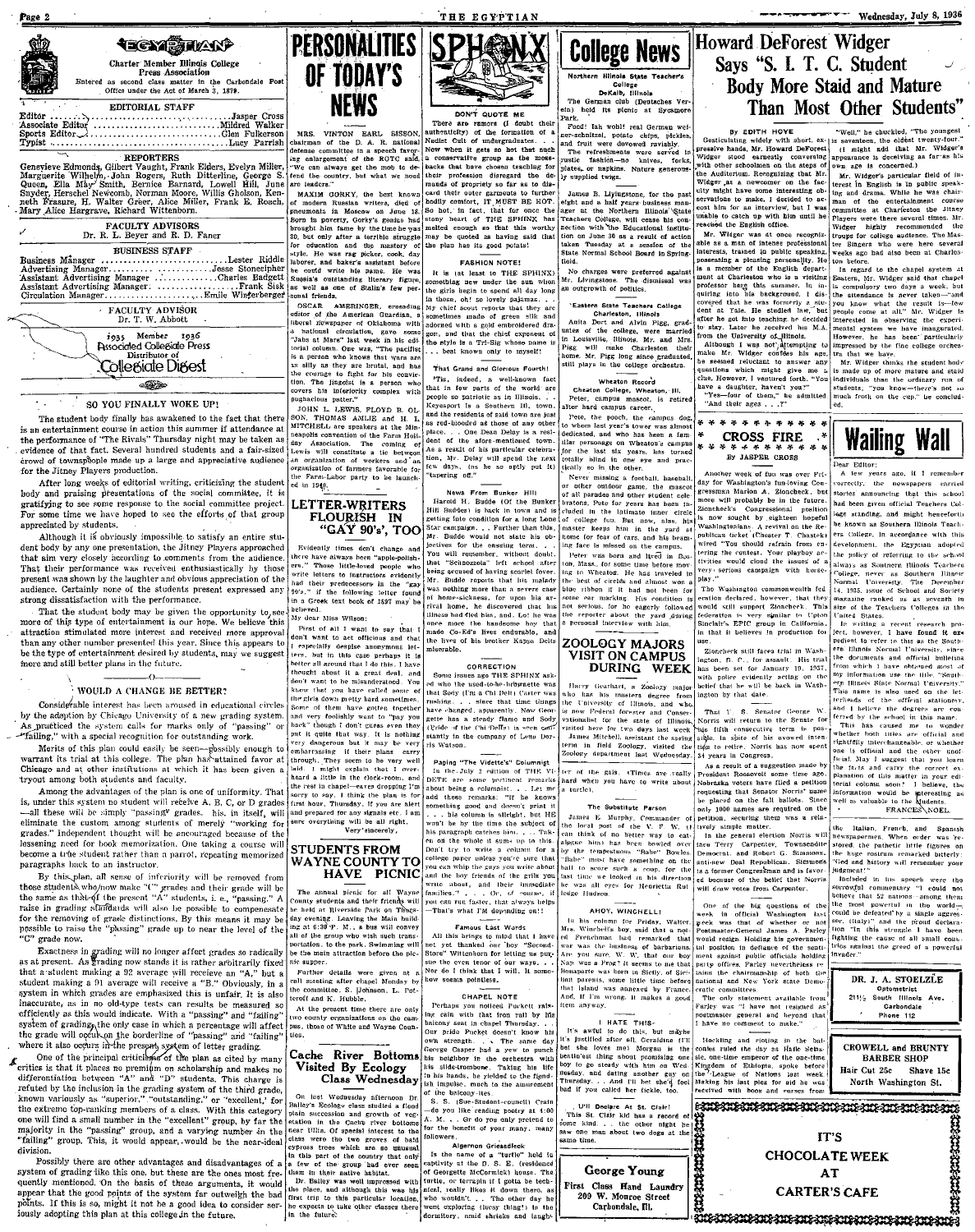# FOX, CHAMP ONLY || NET MEN STILL UNDEFEATED AND UNTIED THIS WEEK

Schwartz and England<br>Still Undefeated But **Have Tied Each Other** 

### **EMPSON LEADS DEFEATED MEN**

### Fulkerson and Tenney Also<sup>5</sup> Among Leaders At End of Third Week

Three more wins for Champ and<br>an idle week for Everett Fox left<br>these two as the only undefeated and untied players in the S. I. T. C.<br>Summer Tennis Tournament at the Summer Tennis Tournment at the<br>erds play. However,<br>Rob Schwartz and Morrison England,<br>veterar S. I. T. C. number one men,<br>are still undetested and have phayed at<br>a to match. All other players have<br>suffered at least one def

Champ's three wins ran his string<br>to five for the tourney and included<br>a defeat of Glen Fulkerson, Southern a deteat of Gien Fulkerson, Southern<br>number two man the past year, by<br>a 6-3, 6-3 score. He also defeated<br>Don Evans, 6-2, 6-3, and Wayne<br>Aiken, 6-3, 6-3,

Fox, although idle, rested in second with three victories and no de feats. Fox, however, has not played men of top ranking and will probably fall soon.

Schwartz, also idle, held third Nowware, also then the place with three wine place with the col-<br>closely followed by England. The col-<br>ored star defeated John Mathis, 6-4,<br>6-3, for his second win offset only by one tie.

Leading the defeated men is Jack Empson with seven wins and two<br>Iosses as against the six won, two 1934, and two tied mark of Glen Ful-<br>
kerken, Empagn won two tied mark of Glen<br>
The Schermond two series with the series of the series of<br>  $+4$ , The tietins were series and soluly, 6.2, 6.2, Pulkers<br>
and Soluly, 6.2, 6.2, lost, and two tied mark of Gien Ful-

Dr. Tenney, hesides tying Fulker-EF. Temps, hosides tying Fulker-<br>son, won two matches for a com-<br>posite rank of six won, three lost,<br>and two tied. Whitley and MeMahon<br>fell before Coach Tenney by 3-6.

fell before Concin Tenney by 3-6.<br>4-6 and 1-6, 36 accers respectively.<br>There wins and a loss and a liet<br>send Cross over the 5.50 mark. acain<br>scale can be send the send of  $3\pi^2$  +3 mark. Helberington lost<br>1-6, 1-6; Mecka

at the end of the third week follow

|                                            | w | т.                      | т                       |
|--------------------------------------------|---|-------------------------|-------------------------|
|                                            |   | Λ                       | n                       |
| Fox                                        |   | ō                       | ٨                       |
| Schwartz     3                             |   | ō                       | 1                       |
| England  3                                 |   | Λ                       | ۴                       |
| Empson $\ldots$                            |   | 2                       | 0                       |
|                                            |   | 2                       | 2                       |
|                                            |   | я                       | ğ                       |
|                                            |   | 4                       | $\overline{\mathbf{a}}$ |
|                                            |   | $\overline{2}$          | ٥                       |
|                                            |   | $\overline{\mathbf{z}}$ | Ù                       |
|                                            |   | 1                       | Ŷ,                      |
|                                            |   | 1                       | ٦                       |
| Rea <i>manufacture communication</i> 1     |   | ă                       | ī                       |
|                                            |   | $\overline{2}$          | ò                       |
| $\cos$ $\frac{1}{2}$                       |   | 2                       | ٦                       |
|                                            |   | 3                       | 2                       |
|                                            |   | 2                       | t                       |
|                                            |   | 5                       | n                       |
| designation where and a form more property |   |                         |                         |

were played with Chapp and Jack were played with Chappy and Jack-<br>Cox combination downed McMahon<br>Cox combination downed McMahon<br>and Aiken,  $\mathcal{L} = \mathcal{L}$ , and tied<br>Schwartz-Tid Tennoy 6-3, 4-6. Both<br>The Cox-Champ and Schwartz-Tennoy Hatters ............ .<br>Hicks .......<br>Cyclone main and all undefeated.<br>
In girls' singles thus far four<br>
In girls' singles thus far four<br>
inatclies have been played with three<br>
entrants still undefeated. Two of

GEORGE D. CASPER<br>Jeweler<br>Carbondale, Ill.<br>In Room with Borger<br>Pharmacy



This Champ fellow who has about<br>five wins and no losses to his credit. gives a strong indication of living up to his name. Borta Balmy-Sorts beam, bombing embalmer was<br>bombed to sleep by the blurring balm<br>of Herr Schmeling's blatant embalm-Back in 1928 the Champ-Wilson uo captured the state Littlee Ninedue captured the state Littlee Nine-<br>teeen doubles title. In 1929, they ing.<br>repeated the feat, Champ namexing a character of third place singles modal. Hear ye hear ye! one and all,<br>Dickle Beyer, commissioner of bas In 1936, as the dark horse of the<br>summer tournament, he is displaying **Shall**,

Champ a Champ?

**SPORTS EDITO-R-ITES** 

By GLEN FULKERSON

**Inament** with sails unfurled.<br>| monicker is Bill Tilden III.

To stage another endurance sprea

placo,<br>Maxie will be forced out of the race

maxis will be forced ont of the race<br>For then he will have to fight,'<br>Joe Louis, brown peddler of dynamite

Picking an actual world's champion

APPROVED BY

cer Training in the school, which will

President Pulliam spoke analme

go in when school opens.

Dispute Colossa

wrestier

a consistent brand of tennis that is<br>a consistent brand of tennis that is<br>going to give the younger and less ex-<br>perienced entrys an increased handi-<br>cap after they have challenged him. Stepped to the plate a bat to wield. And poled the horschide into center field. From the "Playboy" Angle-<br>The latest has it that Maxie Baer<br>To Braddock has offered for his sh<br>200,000 dollars advance guarty,

Schmeling Theme Song Socking Louis wherever you can,<br>Splitting the set of that dead pan<br>Ohl you big, bad, Nazi man,

Baer thinks since Schmeling's content We haven't yet been able to decide just where this tennis tournament is just where this tennis turnament is<br>going . A few enthusiasts are playing<br>only the required quota of matches<br>and challenging only the fellows they have<br>figure they can heat. Others are<br>figure two or three matches<br>weekly if And by playing a long shot he may<br>And by playing a long shot he may regain<br>His former championship of the ring While if Schmeling takes Braddock'

tage. A faw who did play tough opponents, did so at the very beginning<br>in order-to establish a sizable handi-In order-to establish a sizzabe handi-<br>cap enabling them to win some un-<br>deserved matches later on. Anyway<br>there are lots are lots of angles to<br>be considered in choosing the top<br>five or six to engage in the grand inale-round robin style.

arter,<br>Marshall, Levin, Dean and Shikat,<br>All claim supremacy of the mat. Turn About Fair Play—<br>Schmeilng's German bungalow was<br>destroyed by lightning. Somewhere<br>we've heard that Joe Louis' dream-WILLTARY COURSE the contract that the line of MILLTARY COURSE

### Hariem Reaction-

Fraction teachers and the Louis and the state of the carbon of the state of the state and the carbon of the main of the main of the main of the main of the main of the main of the main of the main of the main of the main Die-hard worshipers of Joe Louis

Unto the Third Generation-

"Big Bill" Tilden II, mightlest of President Pulliam valiantly battling to uphold the far sussainty seconds the Princeton squad.<br>It tradition via the Princeton squad.<br>He has gained the third round of the<br>Eastern Intercollegiate Tennis Tour-

ession?

..<br>Bailey

**Baseball Standings** 

Tuesday morning:<br>Rambiers<br>Kanno Pt. ...

Phone 345

# President Pullian space maintains the control of the training course. Although he will be exampled to the properties of the space of the space of the space of the space of the space of the space of the space of the space **ECOLOGY CLASS<br>TO STUDY PONDS** AT WOLF LAKE Before the close of this term the

cology class will study pond sur-<br>ssion and a Hydrosere at Wolf<br>ake, about thirty miles from here. There is some probability that this Figure is some proposition in this case.<br>The a two day trip instead of the stand Saturday trip which the class<br>makes. In either case the fractitures<br>of Cape Hitchins will be available to<br>the class and their instructor, Dr. wounded,<br>
"1. As a cittzen I am 100 per cent

<sup>21</sup>. As a citizen 1 am 100 per cent.<br>
107 peace.<br>  $x^2$ . I have a tiescendant of the Fast Family of Virgina. Member-<br>
of phy family have been in all the<br>  $\frac{3\pi}{2}$ . I am ortation to perflict.<br>  $\frac{3\pi}{2}$ . I am ortatio

And Schedule authority over the civil."



**Bowles defeated Mary Frances Moore,** ES, 7-5.<br>
WESE'S WHITE STAR MARKET<br>
WESE'S WHITE STAR MARKET Staple and Fancy Groceries; Home Killed Meats<br>119 N. Washington Ave.

Free Delivery

**LITTLE CHANGE KENNETH COLE TO MATHIS, PARSONS DANCING NOTES GO TO OLYMPIC TO SEMIFINALS IN** IN BASEBALL Horace Heidt will introduce a ne **FINAL TRIALS TABLE TENNIS** rchestral style which he calls "swee **STANDINGS-DUE** swing" as a feature of his new Mon day evening series with the Briga diers over the Columbia network from Leaders Likely To Re-Hop, Step, Jump Star Logan, Spezia, Hall All  $6$  to  $6:30$  p. m. Will Compete At New Reach Quarter Finals main Undefeated In Meet Phil Spitalny This Week's Play In Tourney York City Saturday Far away in the grim steppes of **RAMBLERS EDGE** 

Kenneth Cole, S. I. T. C. hop, step,<br>jump artist, will participate in the<br>final Olympic games tryouts in that<br>event at Randali's Island, New York Two semi-finalists have alread been determined to the S. I. T. C. summer pingpong tournament, (with

City, Saturday and Sunday.<br>Cole was one of a group especially in the earlier rounds,<br>invited to attend the final tryouts. John Mathis, seeded number one<br>although he was eliminated in the  $\ln$  the tourney, is the semi-fina egional tryouts.<br>Cole's best marks for the year are in the upper bracket, with Max Par uons, track star, reaching the next to the last round in the lower brac ket.

course necess for the year are<br>around 46% to 47 feet, while his less<br>mark for all time is around 49 feet.<br>According to Captain William Mc-<br>Andrew, S. I. T. C. athletic director, Mathis achieved his semi-fing of approximately 48 feet will re needed to quantify for the trin to Jermany. Only the first three examing. Only the first three place<br>winners in the final trials will make

### C'DALE TEAM **CRUSHES SQUAD FROM NEW ATHENS**

'ity, Saturday and Sunday,

mark

the trip.

THE EGYPTIAN

### Four S. I. T. C. Students On Net Team Which Wins Easily, 7-1

is about as muddled as the morrning Marcons losing only one singles enagement.

sexually.<br>Jack Cax defeated Willson, 6.1. Jack Cox defended William, 6-1,<br>
Jack Cox defended William, 6-1,<br>
There, 6-1, Bob Schwartz smathered<br>
Church, 6-0, 6-2; Jack Empson nessed<br>
Fulkerses, 6-4, 7-5, and Glen<br>
Fulkersen lost to Frankle, 4-6, 6-2,<br>
3-6, for the

by John Turritt over Solida, 6-2,<br>6-2, and Dr. (\*, D. Tening over Al.<br>Keisse, 6-3, 6-1.<br>Carbondile took both donlines<br>natches, Tening and Schwartz down-<br>inz Charles Aracke, 7-5, 7-5, 1-5,<br>and Pulkerson and Cox detecting<br>Tr

Social Committee Plans Dance Friday Night From 8 To 11

Such a success was the first state<br>feat dance that the social committees planning another to be held on<br>Piolo, anglit from eaglit to eleve

thery, the Van Lette and Mr. Diffmeaning<br>who are in charge of the musical<br>arrangements have not yet employed

and return are the constrained by a constrained by the polaristic product of the polaristic particle of a constant of the control of the constant of the control of the control of the control of the control of the said  $\sim$ 



CITY CREAMERY

Phone 90

..........

berth by smothering Morrison Eng land, tennis satellite, in the first ound, 21-8, 21-7; and by downing quarter-finals. Parsons defeated Boys ox in the first round, 21-17, forfeit and howled over James Odum, 21-12,<br>21-11, in the quarter-finals. Other men still in the tournament<br>arc Edison Hall, who swamped Dave<br>Alken, 21-5, 21-9, and will face the<br>winner of the Bill Hodge-Bob Peteren match in the quarter-finals. Par

ons will face the winner of the Lo ons Spezig match winner or the Lo<br>et 3n determine one finalist, Logal<br>osed out Huntley, 24422, 21-19, h Four S. 1.  $T$ , C. students were list to determine one funds to Logar<br>from the squad of a Calvinoidal termine one funds t. Logar<br>from the squad of a Calvinoidal termine proved out Huntly, 24422, 21-29, the<br>forms term whic Matches are bene placed under

statenes are neng played under the<br>supervision of Ira Cox, custodian of<br>the gymnasium. Considerable inter-<br>est has been aroused and natches<br>are being played in fairly rapid succession.

# **JITNEY PLAYERS** PRESENT 'RIVALS' TO LARGE CROWD

Playing before a large college andi-Physical before a large collection of the main of the same transfer of the same present of the physical content of the physical physical properties control (the physical physical physical physical physical physical physic

an ordistin di probability of the matrix and the form of the matrix and ordinate and the collinear particular and the particular and the particular and the particular and the collinear and the collinear and the collinear

The opera will be "blokening for" [37 the litted, the rate bumon of this case<br>of hast line to the next state of the control of the measurement ones.<br>In any poole, The state of the performance in favorite with the measurem

Itussia, ideas were fixing in the m-These folosials young until of a little<br>process charge of the process of the vector of the process of the<br>set of the set of the set of the set of the set of the<br>set of the set of the set of the set of the set of the<br>set of in coneral, this all-feminic accreea In general, this all-feminie aggregation of musicians is primately a new test is a living memorial, a faint general state of atomorphic of the femine of the feature of the femine of the feature of the feature of the featur

The structure when the comments of the comments of the structure of the structure of the structure of the structure of the structure of the structure of the structure of the structure of the structure of the structure of t mon fate. There was not even any

thing unusual in her inordinate love for music, for in the Ukraine where<br>the was born everyone loves music.<br>Thuc, in her it flowered into little<br>short of genius, but in that country<br>and it thouse days the light of many<br> $\mu$  genius lay hidden under dridgery.<br> extract on the piano. Had she hen a<br>nan, there might have been another<br>pared the piano. Had she hen a<br>nan, there might have been another<br>-but that is another story.

Men were musicians. Women work-al, and raised babies. So Faith (aio-<br>al, and raised babies. So Faith (aio-<br>ar followed music as a profession,<br>while his wife, in rapid succession<br>brought nine children into the world

"She slaved away her life over a stove, washing electrics, taking certains<br>stove, washing electrics, taking certains<br>of the Oevdren-yes, and even work-<br>and in the rields," Spitaliny (and Fis

"I can't ever forget how red be hands got, work had stiffered behands pot, work had stiffered been<br>funces. She used to sit at the plane<br>when 1 was practicing and try pa-<br>fiently to explain the measure of a<br>phrase. I can almost hear experiments<br> $\frac{1}{2}$  with  $\frac{1}{2}$  and  $\frac{1}{2}$  and Kar  $\sin$ Sheridan Comedy Re- play; but where is the heart, the ford-Section of the pays and were the star-<br>ceived Favorably; Act-<br>think and have and hence and  $\text{error}$ . The is trying consumer the mean of<br>intervalsed and the star-<br>intervalsed and the star-<br>intervalsed and the star-<br>intervals Then she would try to show me, but



**NELLY DON DRESSES** 

Reduced in Price during our Annual July Sale, beginning

Thursday July 9, 1936

Voiles, Batiste, Linens, Eyelets and Laces

Regular \$2.98 to \$10.95 values. All go at sale prices.

JOHNSON'S INC.





Batson's

Barber Shop

Haireut 35c





Phone 200

SAVE with SAFETY at



**OUT HICKS, 4-3** 

Page 2

and the Hicks have traded standings oun the ricks have traded standing,<br>to the credit of the Salt and Peppers,<br>and the Cyclones and Half Pints relation their .000 percentage.

The most remarkable game of the The most remains<br>the game between the Hicks and Ramblers, Bean, as pitcher for<br>the Hicks, and Ramblers, Bean, as pitcher for<br>the Hicks, and the Ramblers down to one base hits, allowed no base<br>y on<br>balls, and attruck out fi struck on ten Hicks. Lockbart, Ramis<br>
Ner catcher, strained his arm so sec-<br>
verely that he was forced to quite<br>
paping, The game ended in the first<br>
half of the sixth in ing as the light<br>
falled to score. Finale score sho

The lineur

|                                     | AB                    | R            | R                    |
|-------------------------------------|-----------------------|--------------|----------------------|
| nekel, 25  3                        |                       | n            | $\mathbf{1}$         |
| where the component and             |                       | n            | $\theta$             |
| G. 30 - C. Carlos L. S.             |                       | e.           | ń                    |
| etha i chan ann an 19               |                       | h            | $\overline{a}$       |
| to provide a constitution           | $\cdot$ $\cdot$       | H.           | 'n                   |
| 81, 88, 21, 21, 22, 22, 4           |                       | 1            | 1                    |
| MSC 88 STOLEN COLLECTE              |                       | ı.           | $\theta$             |
| h, ef and and a                     |                       | 1            | Λ                    |
|                                     |                       | ô            | Ò                    |
| arni H. Listonico (n. 10            |                       | $\mathbf{I}$ | f)                   |
| ofades of a component of            |                       | ь            | h                    |
| 14abs - January January 24          |                       | 3            | d                    |
| Ramblers                            |                       |              |                      |
|                                     |                       | ı            | $\theta$             |
| sey, She  . 3                       |                       | 1            | $\mathbf{1}$         |
| 911. (26 Januari 1991). A           |                       | ٦            | 2                    |
| uson, Hill, J. J.                   | $\mathcal{D}$         | 1            | $\mathbf{1}$         |
| athy, nt                            | 1.12                  | t.           | 6                    |
|                                     |                       | f s          | $\ddot{\phantom{1}}$ |
| linson, ss.                         | $\mathbb{C}^{\times}$ | $\alpha$     | $\overline{a}$       |
| thart, e.g. and the 2               |                       | ò.           | 'n,                  |
| of the company and the first of the |                       | п.           | $\mathbf{u}$         |
| ist mab all for the                 |                       | fr.          | $\mathbf{a}$         |
| static companies of                 | $22 - 4$              |              | ñ.                   |
| e Hicks and the Peppers were        |                       |              |                      |
| ed cut Tuesday when the score       |                       |              |                      |
|                                     |                       |              |                      |

seb.

a, Š Top<br>Loci Rea

Was nine to one in favor of the Pen-

was nue to one in favor of the Pep-<br>pers: Kappe Plu Kapps haveled over<br>the Pepers with a source of 14 to 4;<br>and the Pepers with a source of 14 to 4;<br>and the Pepers defeated the Half<br>Pluts eleven to nothin in a game in<br>whic

suiall-town girl must have hore<br>the for practice, too, because the<br>litest musicians I found were in the<br>suiall towns."





Hicks och<br>| Loe<br>| Boul<br>| Sau<br>| Beat Jone

The Hatters.

po matters.<br>This week's standings show the<br>Ramblers and Kappa Phi Kappa nines<br>indefeated. The Salt and Peppers